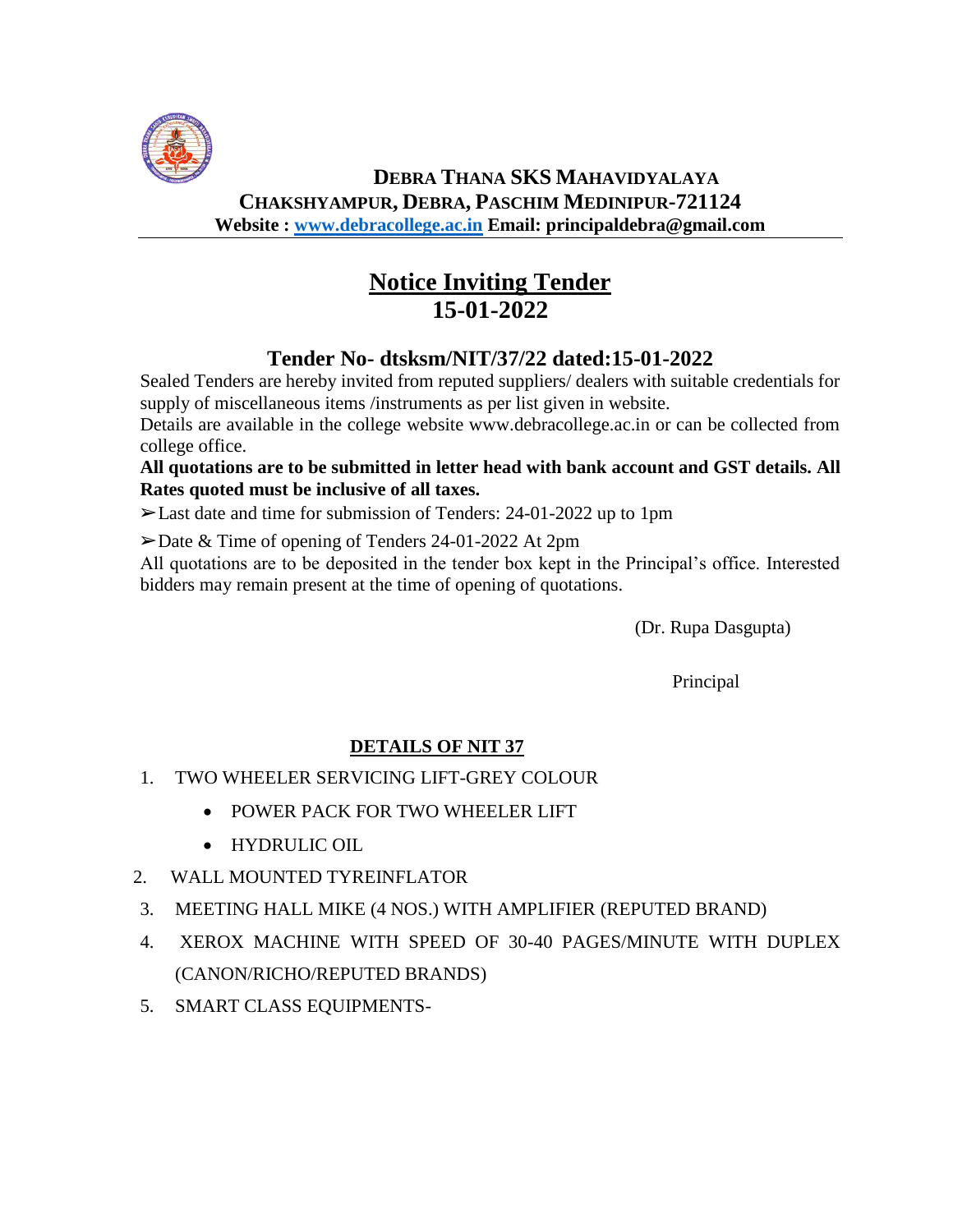## A) **Interactive LED Smart Panel/Board (Samsung/LG/Panasonic/Sony/Optoma/REPUTED BRANDS)**

| <b>Back Light</b>        | Direct type LED             |
|--------------------------|-----------------------------|
| <b>Screen Size</b>       | 65"                         |
| <b>Native Resolution</b> | 4K UHD $(3840 \times 2160)$ |
| <b>Brightness</b>        | Min. 370 cd/m2              |
| Contrast                 | 4,000:1 (Dynamic)           |
| Viewing Angle            | 178°                        |
| Life                     | 50,000 hours                |
| Operation system         | Min Android 8.0             |

# **B) Portable Interactive Whiteboard converting Screen into Pen-Touch Digital whiteboard using built in Android PC**

Device that Converts Any normal TV/Monitor/ whiteboard (40"upto 85") into a Digital Whiteboard USING IR camera for Teaching with inbuilt OS (Android) CPU with RAM & Storage, with Feature to create and record Lessons.Drag and drop access to thousands of multi-media content resources in form of images, videos and text.

- **6. SHORT THROW AND LONG THROW PROJECTORS FOR SMART CLASSROOMS A.XGA (1024x768 pixels, 4:3 aspect ratio) B.WXGA (1280x800 pixels, 16:10 aspect ratio)**
- 7. WEATHER STATION: with Barometric pressure, Wind speed, wind direction, Temperature, Rainfall, Relative Humidity, SOX,NOX, SPM
- 8. PAPER RECYCLE MACHINE :6-8KG CAPACITY
- 9. STEEL ALMIRAH FOR OFFICE AND PERSONAL LOCKERS (6 UNIT)
- 10. DISPLAY SIGNS, BOARDS WITH METALLIC STAND IN THE CAMPUS (FOR DETAILS VISIT OFFICE)
- 11. INSTRUMENTS FOR LABORATORY

**11a) Double beam Spectrophotometer (Labman/Remi/Systronics/other reputed brands): 01**

| 11b)Centrifuge-       |     |                             | <b>Brand</b>                       |
|-----------------------|-----|-----------------------------|------------------------------------|
| $-01$                 |     |                             |                                    |
| Max. Speed            | rpm | 16000                       | Labman/Remi/                       |
| Max. RCF              | g'  | 16600                       | Systronics/other<br>reputed brands |
| Max. Capacity         | ml  | 40                          |                                    |
| $W \times D \times H$ | mm  | $280 \times 350 \times 290$ |                                    |